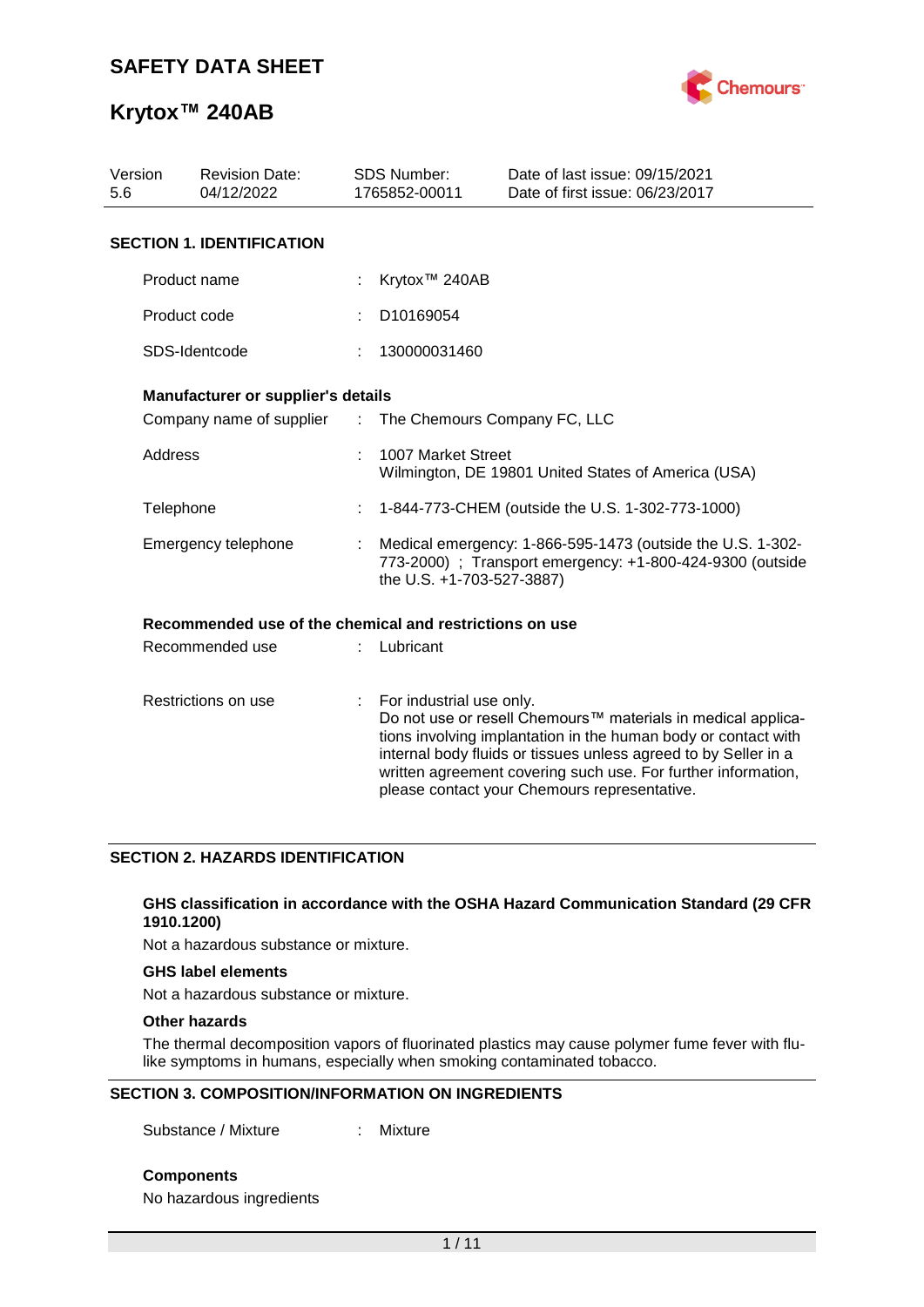

| Version<br>5.6                                                    | <b>Revision Date:</b><br>04/12/2022  |    | <b>SDS Number:</b><br>1765852-00011                                                                                                                                                                                                                                                                                                                            | Date of last issue: 09/15/2021<br>Date of first issue: 06/23/2017 |  |  |  |
|-------------------------------------------------------------------|--------------------------------------|----|----------------------------------------------------------------------------------------------------------------------------------------------------------------------------------------------------------------------------------------------------------------------------------------------------------------------------------------------------------------|-------------------------------------------------------------------|--|--|--|
|                                                                   | <b>SECTION 4. FIRST AID MEASURES</b> |    |                                                                                                                                                                                                                                                                                                                                                                |                                                                   |  |  |  |
|                                                                   | If inhaled                           |    | If inhaled, remove to fresh air.                                                                                                                                                                                                                                                                                                                               | Get medical attention if symptoms occur.                          |  |  |  |
|                                                                   | In case of skin contact              |    | Wash with water and soap as a precaution.<br>Get medical attention if symptoms occur.                                                                                                                                                                                                                                                                          |                                                                   |  |  |  |
| In case of eye contact                                            |                                      | t. | Flush eyes with water as a precaution.<br>Get medical attention if irritation develops and persists.                                                                                                                                                                                                                                                           |                                                                   |  |  |  |
| If swallowed                                                      |                                      |    | If swallowed, DO NOT induce vomiting.<br>Get medical attention if symptoms occur.<br>Rinse mouth thoroughly with water.                                                                                                                                                                                                                                        |                                                                   |  |  |  |
| Most important symptoms<br>and effects, both acute and<br>delayed |                                      | ÷  | Inhalation may provoke the following symptoms:<br>Irritation<br>Lung edema<br>Eye contact may provoke the following symptoms<br><b>Blurred vision</b><br><b>Discomfort</b><br>Lachrymation<br>Skin contact may provoke the following symptoms:<br>Irritation<br>Redness<br>Inhalation may provoke the following symptoms:<br>Irritation<br>Shortness of breath |                                                                   |  |  |  |
|                                                                   | Protection of first-aiders           |    | No special precautions are necessary for first aid responders.                                                                                                                                                                                                                                                                                                 |                                                                   |  |  |  |
| Notes to physician                                                |                                      |    | Treat symptomatically and supportively.                                                                                                                                                                                                                                                                                                                        |                                                                   |  |  |  |

### **SECTION 5. FIRE-FIGHTING MEASURES**

| Suitable extinguishing media :           |    | Not applicable<br>Will not burn                                                                                                |
|------------------------------------------|----|--------------------------------------------------------------------------------------------------------------------------------|
| Unsuitable extinguishing<br>media        |    | Not applicable<br>Will not burn                                                                                                |
| Specific hazards during fire<br>fighting | ÷. | Exposure to combustion products may be a hazard to health.                                                                     |
| Hazardous combustion prod-<br>ucts       |    | Hydrogen fluoride<br>carbonyl fluoride<br>potentially toxic fluorinated compounds<br>aerosolized particulates<br>Carbon oxides |
| Specific extinguishing meth-<br>ods      | ÷. | Use extinguishing measures that are appropriate to local cir-<br>cumstances and the surrounding environment.                   |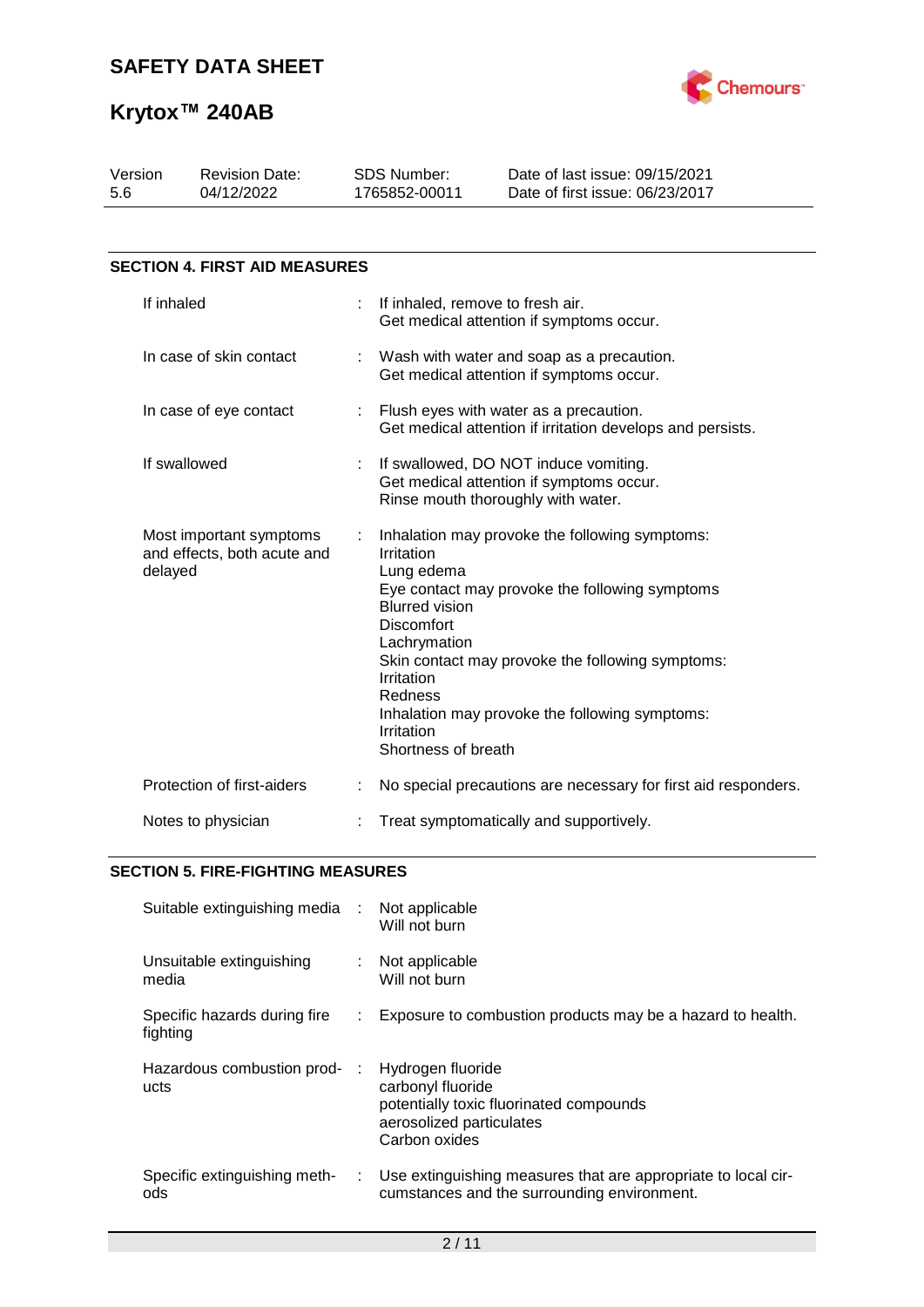

| Version<br>5.6                                           | SDS Number:<br><b>Revision Date:</b><br>04/12/2022<br>1765852-00011             |  |                                                                                                                                                                                                                                                                                                                                                                                                                                                                                                                                                                                                                                                                        | Date of last issue: 09/15/2021<br>Date of first issue: 06/23/2017                                              |  |  |  |
|----------------------------------------------------------|---------------------------------------------------------------------------------|--|------------------------------------------------------------------------------------------------------------------------------------------------------------------------------------------------------------------------------------------------------------------------------------------------------------------------------------------------------------------------------------------------------------------------------------------------------------------------------------------------------------------------------------------------------------------------------------------------------------------------------------------------------------------------|----------------------------------------------------------------------------------------------------------------|--|--|--|
|                                                          |                                                                                 |  | SO.<br>Evacuate area.                                                                                                                                                                                                                                                                                                                                                                                                                                                                                                                                                                                                                                                  | Use water spray to cool unopened containers.<br>Remove undamaged containers from fire area if it is safe to do |  |  |  |
| Special protective equipment<br>for fire-fighters        |                                                                                 |  | Wear self-contained breathing apparatus for firefighting if<br>necessary.<br>Use personal protective equipment.                                                                                                                                                                                                                                                                                                                                                                                                                                                                                                                                                        |                                                                                                                |  |  |  |
|                                                          | <b>SECTION 6. ACCIDENTAL RELEASE MEASURES</b>                                   |  |                                                                                                                                                                                                                                                                                                                                                                                                                                                                                                                                                                                                                                                                        |                                                                                                                |  |  |  |
|                                                          | Personal precautions, protec- :<br>tive equipment and emer-<br>gency procedures |  | Follow safe handling advice (see section 7) and personal pro-<br>tective equipment recommendations (see section 8).                                                                                                                                                                                                                                                                                                                                                                                                                                                                                                                                                    |                                                                                                                |  |  |  |
|                                                          | Environmental precautions                                                       |  | Avoid release to the environment.<br>Prevent further leakage or spillage if safe to do so.<br>Retain and dispose of contaminated wash water.<br>Local authorities should be advised if significant spillages<br>cannot be contained.                                                                                                                                                                                                                                                                                                                                                                                                                                   |                                                                                                                |  |  |  |
| Methods and materials for<br>containment and cleaning up |                                                                                 |  | Soak up with inert absorbent material.<br>For large spills, provide diking or other appropriate contain-<br>ment to keep material from spreading. If diked material can be<br>pumped, store recovered material in appropriate container.<br>Clean up remaining materials from spill with suitable absor-<br>bent.<br>Local or national regulations may apply to releases and dispo-<br>sal of this material, as well as those materials and items em-<br>ployed in the cleanup of releases. You will need to determine<br>which regulations are applicable.<br>Sections 13 and 15 of this SDS provide information regarding<br>certain local or national requirements. |                                                                                                                |  |  |  |

## **SECTION 7. HANDLING AND STORAGE**

| <b>Technical measures</b>   | : See Engineering measures under EXPOSURE<br>CONTROLS/PERSONAL PROTECTION section.                                                                                                                                         |
|-----------------------------|----------------------------------------------------------------------------------------------------------------------------------------------------------------------------------------------------------------------------|
| Local/Total ventilation     | : Use only with adequate ventilation.                                                                                                                                                                                      |
| Advice on safe handling     | : Do not breathe decomposition products.                                                                                                                                                                                   |
|                             | Handle in accordance with good industrial hygiene and safety<br>practice, based on the results of the workplace exposure as-<br>sessment<br>Take care to prevent spills, waste and minimize release to the<br>environment. |
| Conditions for safe storage | : Keep in properly labeled containers.<br>Store in accordance with the particular national regulations.                                                                                                                    |
| Materials to avoid          | No special restrictions on storage with other products.                                                                                                                                                                    |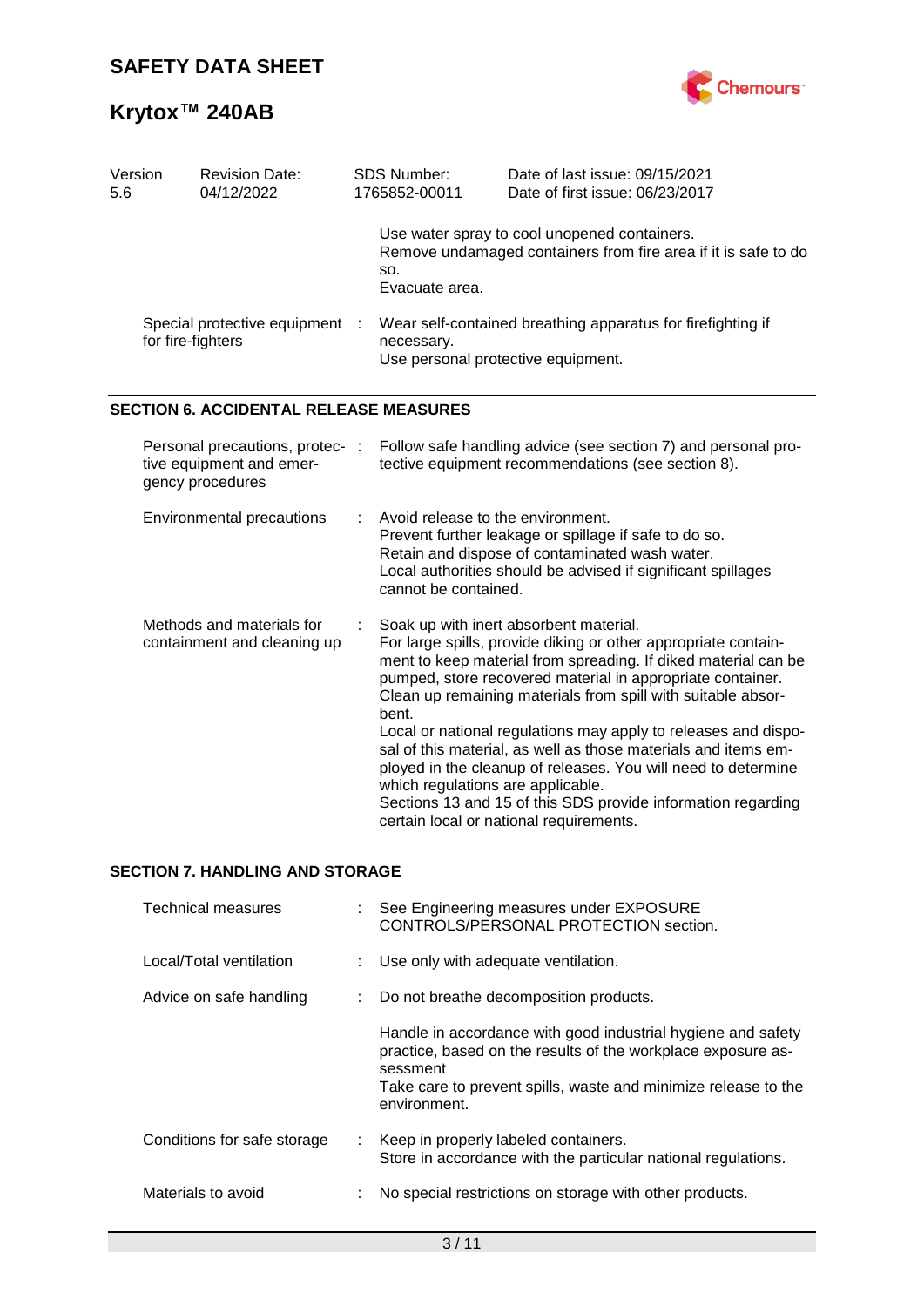

## **Krytox™ 240AB**

| Version | <b>Revision Date:</b> | SDS Number:   | Date of last issue: 09/15/2021  |
|---------|-----------------------|---------------|---------------------------------|
| 5.6     | 04/12/2022            | 1765852-00011 | Date of first issue: 06/23/2017 |
|         |                       |               |                                 |

Further information on stor- : No decomposition if stored and applied as directed. age stability

### **SECTION 8. EXPOSURE CONTROLS/PERSONAL PROTECTION**

### **Ingredients with workplace control parameters**

Contains no substances with occupational exposure limit values.

### **Occupational exposure limits of decomposition products**

| Components          | CAS-No.   | Value type<br>(Form of<br>exposure) | Control parame-<br>ters / Permissible<br>concentration | <b>Basis</b>        |
|---------------------|-----------|-------------------------------------|--------------------------------------------------------|---------------------|
| Hydrofluoric acid   | 7664-39-3 | <b>TWA</b>                          | $0.5$ ppm<br>(Fluorine)                                | <b>ACGIH</b>        |
|                     |           | $\mathsf{C}$                        | 2 ppm<br>(Fluorine)                                    | <b>ACGIH</b>        |
|                     |           | $\mathsf{C}$                        | 6 ppm<br>$5$ mg/m $3$                                  | <b>NIOSH REL</b>    |
|                     |           | <b>TWA</b>                          | $\overline{3}$ ppm<br>$2.5$ mg/m <sup>3</sup>          | <b>NIOSH REL</b>    |
|                     |           | <b>TWA</b>                          | 3 ppm                                                  | OSHA Z-2            |
| Carbonyl difluoride | 353-50-4  | <b>TWA</b>                          | 2 ppm                                                  | <b>ACGIH</b>        |
|                     |           | <b>STEL</b>                         | 5 ppm                                                  | <b>ACGIH</b>        |
|                     |           | <b>TWA</b>                          | 2 ppm<br>$5$ mg/m <sup>3</sup>                         | <b>NIOSH REL</b>    |
|                     |           | <b>ST</b>                           | 5 ppm<br>$15 \text{ mg/m}^3$                           | <b>NIOSH REL</b>    |
| Carbon dioxide      | 124-38-9  | <b>TWA</b>                          | 5,000 ppm                                              | <b>ACGIH</b>        |
|                     |           | <b>STEL</b>                         | 30,000 ppm                                             | <b>ACGIH</b>        |
|                     |           | <b>TWA</b>                          | $5,000$ ppm<br>$9,000$ mg/m <sup>3</sup>               | <b>NIOSH REL</b>    |
|                     |           | $\overline{\text{ST}}$              | 30,000 ppm<br>54,000 mg/m <sup>3</sup>                 | <b>NIOSH REL</b>    |
|                     |           | <b>TWA</b>                          | 5,000 ppm<br>9,000 mg/m <sup>3</sup>                   | OSHA <sub>Z-1</sub> |
| Carbon monoxide     | 630-08-0  | <b>TWA</b>                          | 25 ppm                                                 | <b>ACGIH</b>        |
|                     |           | <b>TWA</b>                          | 35 ppm<br>40 mg/m <sup>3</sup>                         | <b>NIOSH REL</b>    |
|                     |           | $\overline{\text{c}}$               | 200 ppm<br>229 mg/m <sup>3</sup>                       | <b>NIOSH REL</b>    |
|                     |           | <b>TWA</b>                          | 50 ppm<br>55 mg/m <sup>3</sup>                         | OSHA <sub>Z-1</sub> |

**Engineering measures** : Processing may form hazardous compounds (see section 10).

Ensure adequate ventilation, especially in confined areas. Minimize workplace exposure concentrations.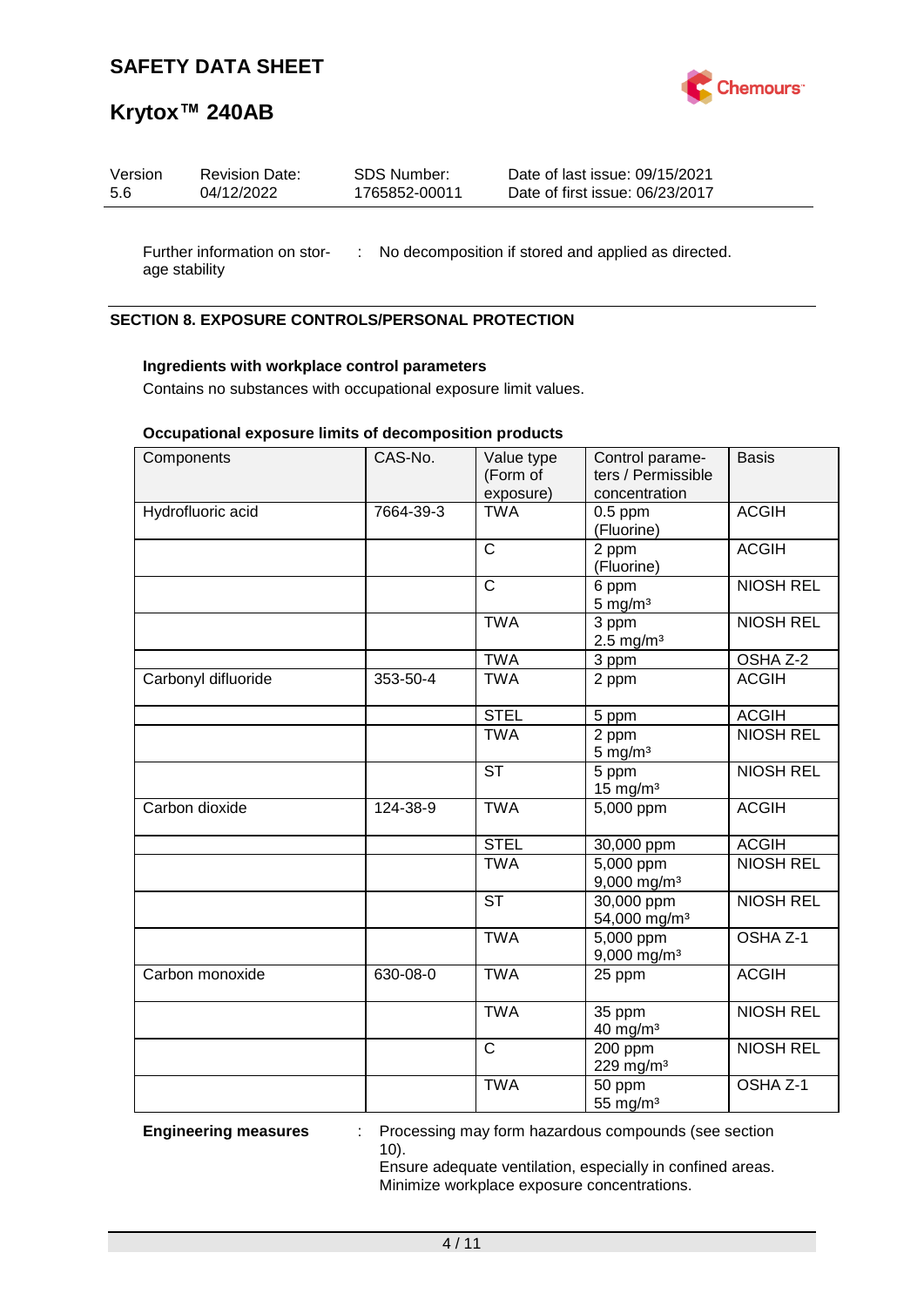

| Version<br>5.6         |  | <b>Revision Date:</b><br>04/12/2022 |                                                                                                                                                                                                                                                                                                                                                                                                                                                                                                                                                                                                                                                                                                          | <b>SDS Number:</b><br>1765852-00011 | Date of last issue: 09/15/2021<br>Date of first issue: 06/23/2017                                                                                                                                                 |  |
|------------------------|--|-------------------------------------|----------------------------------------------------------------------------------------------------------------------------------------------------------------------------------------------------------------------------------------------------------------------------------------------------------------------------------------------------------------------------------------------------------------------------------------------------------------------------------------------------------------------------------------------------------------------------------------------------------------------------------------------------------------------------------------------------------|-------------------------------------|-------------------------------------------------------------------------------------------------------------------------------------------------------------------------------------------------------------------|--|
|                        |  | Personal protective equipment       |                                                                                                                                                                                                                                                                                                                                                                                                                                                                                                                                                                                                                                                                                                          |                                     |                                                                                                                                                                                                                   |  |
| Respiratory protection |  |                                     | General and local exhaust ventilation is recommended to<br>maintain vapor exposures below recommended limits. Where<br>concentrations are above recommended limits or are<br>unknown, appropriate respiratory protection should be worn.<br>Follow OSHA respirator regulations (29 CFR 1910.134) and<br>use NIOSH/MSHA approved respirators. Protection provided<br>by air purifying respirators against exposure to any hazar-<br>dous chemical is limited. Use a positive pressure air supplied<br>respirator if there is any potential for uncontrolled release,<br>exposure levels are unknown, or any other circumstance<br>where air purifying respirators may not provide adequate<br>protection. |                                     |                                                                                                                                                                                                                   |  |
|                        |  | Hand protection                     |                                                                                                                                                                                                                                                                                                                                                                                                                                                                                                                                                                                                                                                                                                          |                                     |                                                                                                                                                                                                                   |  |
|                        |  | Remarks                             |                                                                                                                                                                                                                                                                                                                                                                                                                                                                                                                                                                                                                                                                                                          |                                     | Wash hands before breaks and at the end of workday.                                                                                                                                                               |  |
|                        |  | Eye protection                      | Wear the following personal protective equipment:<br>Safety glasses                                                                                                                                                                                                                                                                                                                                                                                                                                                                                                                                                                                                                                      |                                     |                                                                                                                                                                                                                   |  |
|                        |  | Skin and body protection            |                                                                                                                                                                                                                                                                                                                                                                                                                                                                                                                                                                                                                                                                                                          |                                     | Skin should be washed after contact.                                                                                                                                                                              |  |
|                        |  | Hygiene measures                    |                                                                                                                                                                                                                                                                                                                                                                                                                                                                                                                                                                                                                                                                                                          | king place.                         | If exposure to chemical is likely during typical use, provide<br>eye flushing systems and safety showers close to the wor-<br>When using do not eat, drink or smoke.<br>Wash contaminated clothing before re-use. |  |

## **SECTION 9. PHYSICAL AND CHEMICAL PROPERTIES**

| Appearance                                                     |    | Grease                                              |
|----------------------------------------------------------------|----|-----------------------------------------------------|
| Color                                                          | ÷  | white                                               |
| Odor                                                           | ÷  | odorless                                            |
| <b>Odor Threshold</b>                                          | ÷. | No data available                                   |
| рH                                                             |    | : 7                                                 |
| Melting point/freezing point : 608 °F / 320 °C                 |    |                                                     |
| Initial boiling point and boiling : No data available<br>range |    |                                                     |
| Flash point                                                    | ÷  | Method: Pensky-Martens closed cup<br>Not applicable |
| Evaporation rate                                               | ÷  | Not applicable                                      |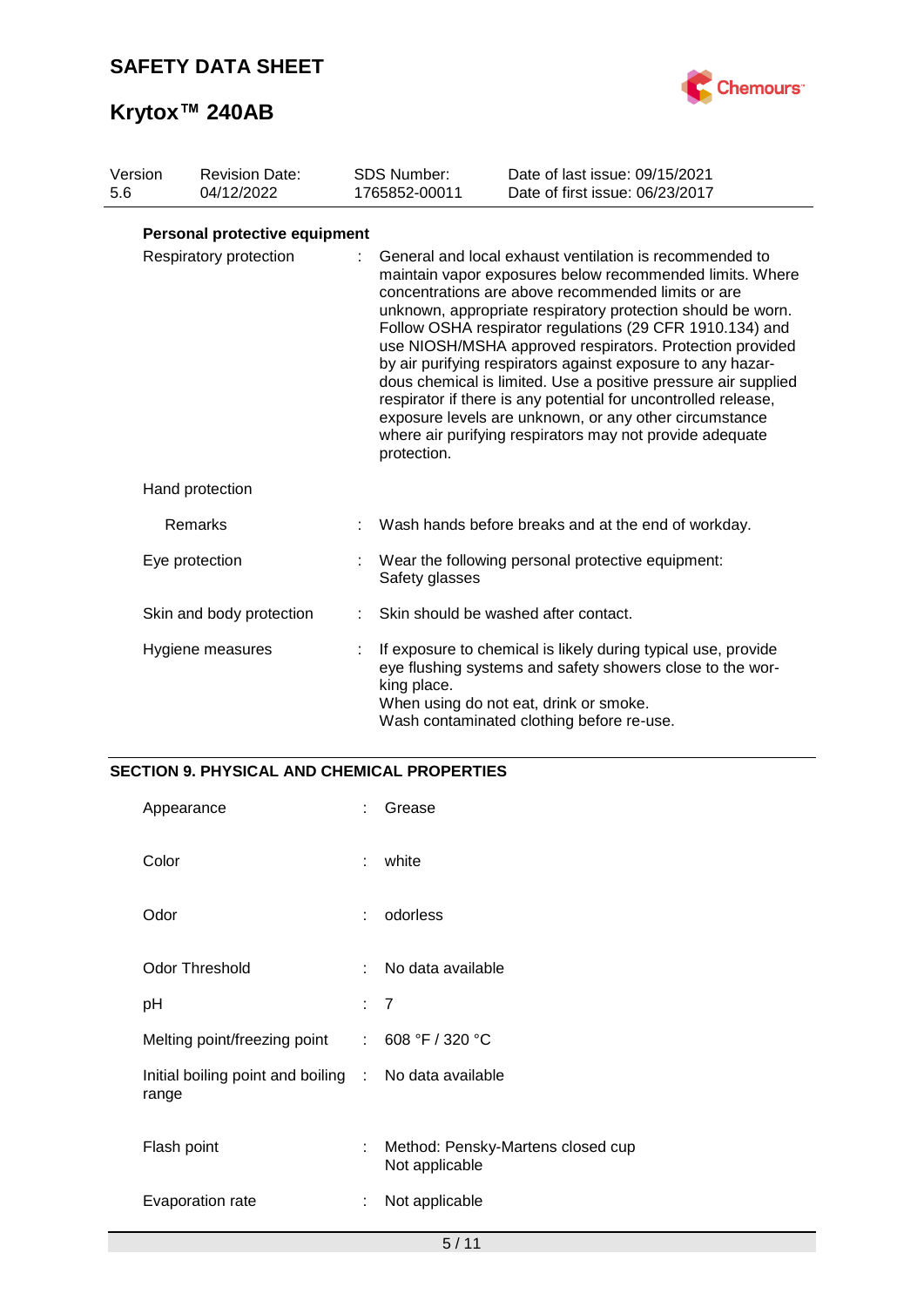

# **Krytox™ 240AB**

| Version | <b>Revision Date:</b><br>04/12/2022 |                                                                                                                                                                                                                                                                                                                                                                                                                                   |                               | Date of last issue: 09/15/2021<br>Date of first issue: 06/23/2017                                                                 |
|---------|-------------------------------------|-----------------------------------------------------------------------------------------------------------------------------------------------------------------------------------------------------------------------------------------------------------------------------------------------------------------------------------------------------------------------------------------------------------------------------------|-------------------------------|-----------------------------------------------------------------------------------------------------------------------------------|
|         |                                     |                                                                                                                                                                                                                                                                                                                                                                                                                                   |                               |                                                                                                                                   |
|         |                                     | ÷.                                                                                                                                                                                                                                                                                                                                                                                                                                |                               |                                                                                                                                   |
|         |                                     | ÷.                                                                                                                                                                                                                                                                                                                                                                                                                                |                               |                                                                                                                                   |
|         |                                     | ÷                                                                                                                                                                                                                                                                                                                                                                                                                                 |                               |                                                                                                                                   |
|         |                                     |                                                                                                                                                                                                                                                                                                                                                                                                                                   | Not applicable                |                                                                                                                                   |
|         |                                     |                                                                                                                                                                                                                                                                                                                                                                                                                                   | Not applicable                |                                                                                                                                   |
|         |                                     |                                                                                                                                                                                                                                                                                                                                                                                                                                   | $1.89 - 1.93$                 |                                                                                                                                   |
|         |                                     |                                                                                                                                                                                                                                                                                                                                                                                                                                   | insoluble                     |                                                                                                                                   |
|         |                                     |                                                                                                                                                                                                                                                                                                                                                                                                                                   | Not applicable                |                                                                                                                                   |
|         |                                     |                                                                                                                                                                                                                                                                                                                                                                                                                                   |                               |                                                                                                                                   |
|         |                                     |                                                                                                                                                                                                                                                                                                                                                                                                                                   | 572 °F / 300 °C               |                                                                                                                                   |
|         |                                     |                                                                                                                                                                                                                                                                                                                                                                                                                                   | Not applicable                |                                                                                                                                   |
|         |                                     |                                                                                                                                                                                                                                                                                                                                                                                                                                   | Not explosive                 |                                                                                                                                   |
|         |                                     |                                                                                                                                                                                                                                                                                                                                                                                                                                   |                               | The substance or mixture is not classified as oxidizing.                                                                          |
|         |                                     |                                                                                                                                                                                                                                                                                                                                                                                                                                   |                               |                                                                                                                                   |
|         |                                     | Flammability (solid, gas)<br>flammability limit<br>Lower explosion limit / Lower<br>flammability limit<br>Vapor pressure<br>Relative vapor density<br>Relative density<br>Solubility(ies)<br>Water solubility<br>Partition coefficient: n-<br>octanol/water<br>Autoignition temperature<br>Decomposition temperature<br>Viscosity<br>Viscosity, kinematic<br><b>Explosive properties</b><br>Oxidizing properties<br>Particle size | Upper explosion limit / Upper | SDS Number:<br>1765852-00011<br>Will not burn<br>No data available<br>No data available<br>No data available<br>No data available |

## **SECTION 10. STABILITY AND REACTIVITY**

| Reactivity                              | t i | Not classified as a reactivity hazard.                                       |
|-----------------------------------------|-----|------------------------------------------------------------------------------|
| Chemical stability                      | ÷.  | Stable under normal conditions.                                              |
| Possibility of hazardous reac-<br>tions | ÷.  | Hazardous decomposition products will be formed at elevated<br>temperatures. |
| Conditions to avoid                     | ÷.  | None known.                                                                  |
| Incompatible materials                  | ÷.  | None.                                                                        |
|                                         |     |                                                                              |

## **Hazardous decomposition products**

| Thermal decomposition | : Hydrofluoric acid<br>Carbonyl difluoride |
|-----------------------|--------------------------------------------|
|                       | Carbon dioxide                             |
|                       | Carbon monoxide                            |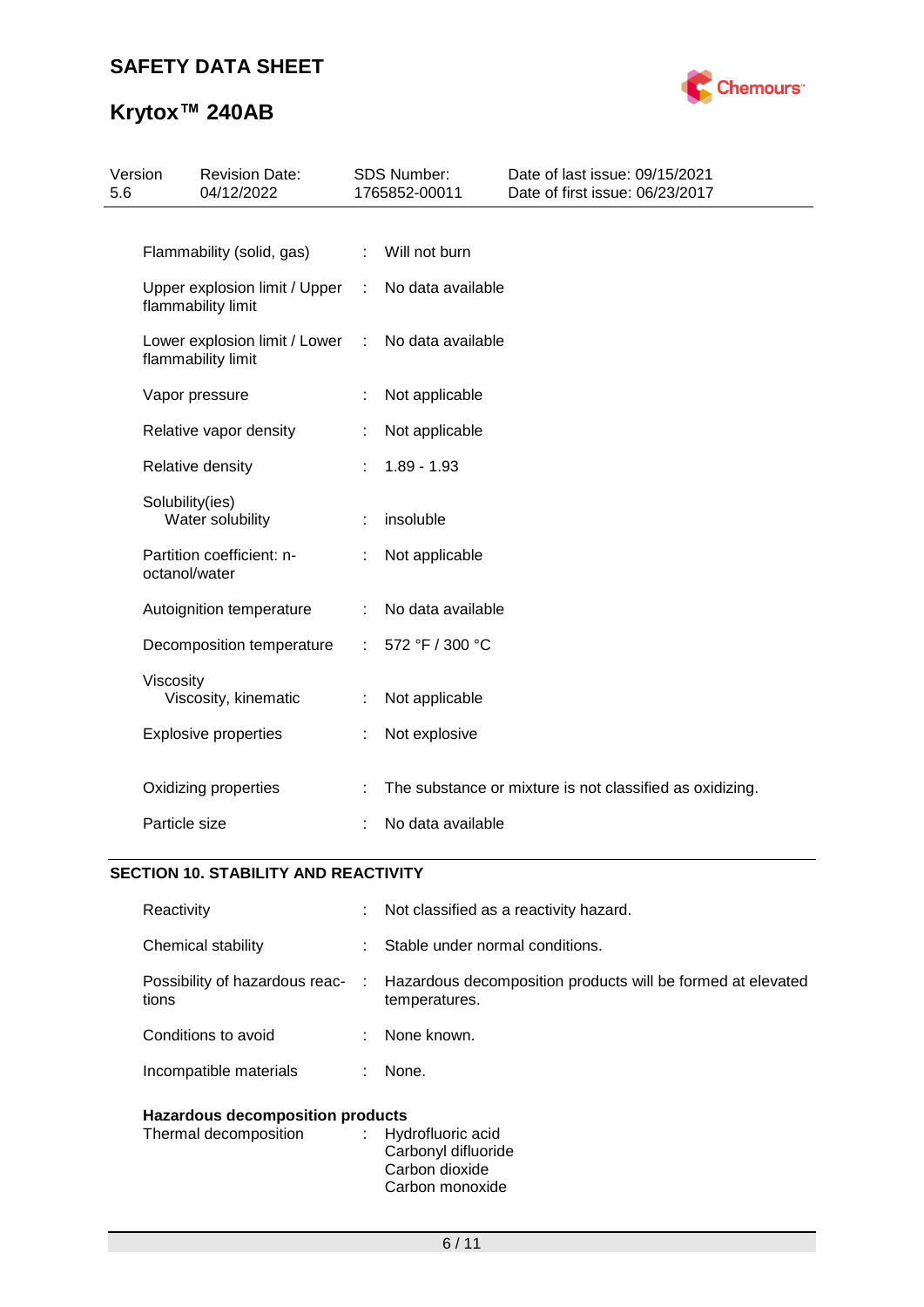

## **Krytox™ 240AB**

| <b>SECTION 11. TOXICOLOGICAL INFORMATION</b><br>Information on likely routes of exposure |                                                                   |  |  |  |  |  |
|------------------------------------------------------------------------------------------|-------------------------------------------------------------------|--|--|--|--|--|
| Version<br>5.6                                                                           | Date of last issue: 09/15/2021<br>Date of first issue: 06/23/2017 |  |  |  |  |  |

Skin contact Ingestion Eye contact

#### **Acute toxicity**

Not classified based on available information.

#### **Skin corrosion/irritation**

Not classified based on available information.

#### **Serious eye damage/eye irritation**

Not classified based on available information.

### **Respiratory or skin sensitization**

#### **Skin sensitization**

Not classified based on available information.

#### **Respiratory sensitization**

Not classified based on available information.

# **Germ cell mutagenicity**

Not classified based on available information.

#### **Carcinogenicity**

Not classified based on available information.<br> **IARC** No ingredient of this product to

- No ingredient of this product present at levels greater than or equal to 0.1% is identified as probable, possible or confirmed human carcinogen by IARC.
- **OSHA** No component of this product present at levels greater than or equal to 0.1% is on OSHA's list of regulated carcinogens.
- **NTP** No ingredient of this product present at levels greater than or equal to 0.1% is identified as a known or anticipated carcinogen by NTP.

#### **Reproductive toxicity**

Not classified based on available information.

### **STOT-single exposure**

Not classified based on available information.

#### **STOT-repeated exposure**

Not classified based on available information.

#### **Aspiration toxicity**

Not classified based on available information.

### **SECTION 12. ECOLOGICAL INFORMATION**

**Ecotoxicity** No data available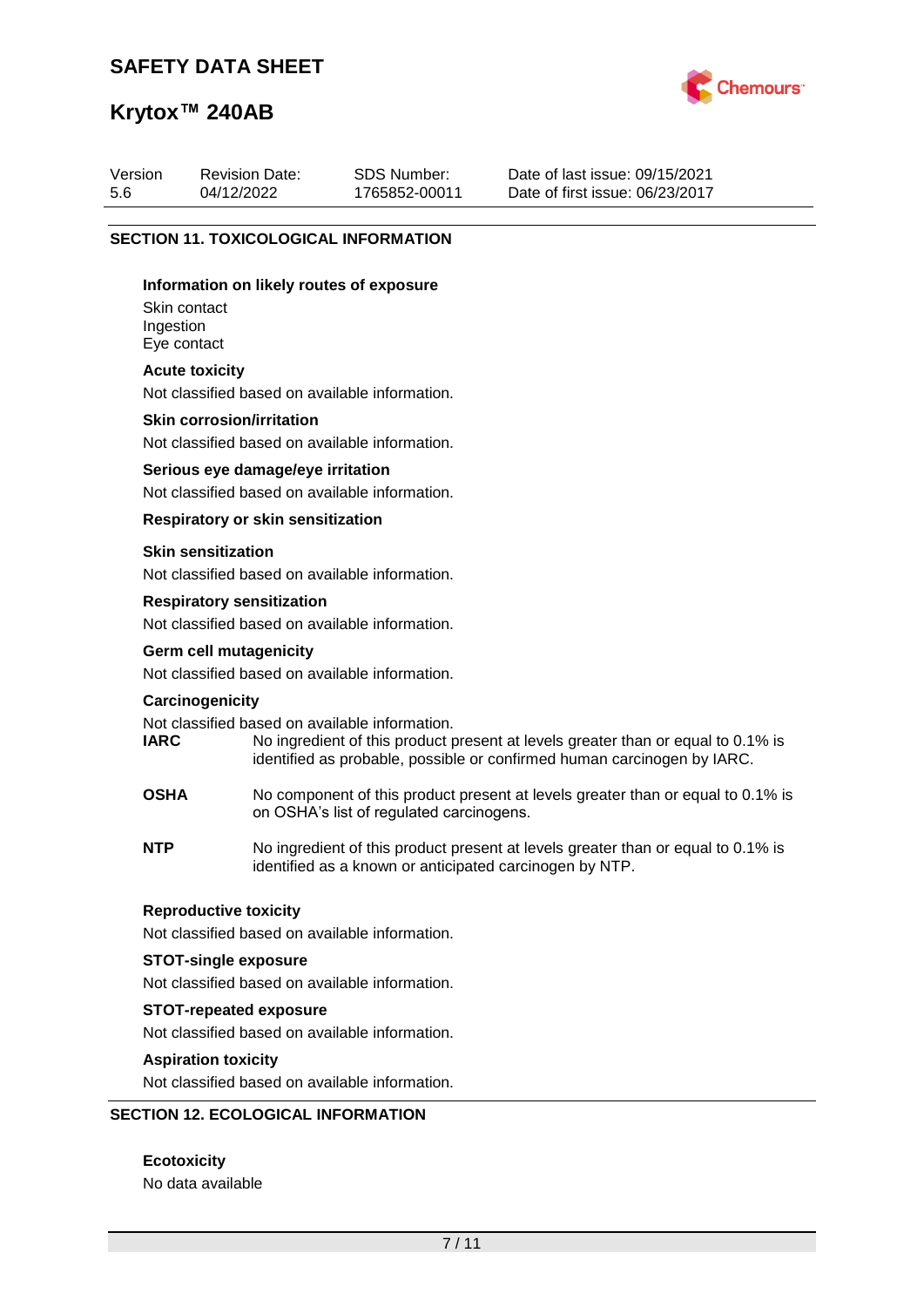

| 1765852-00011<br><b>Persistence and degradability</b><br>No data available<br><b>Bioaccumulative potential</b><br>No data available<br><b>Mobility in soil</b><br>No data available<br>Other adverse effects<br>No data available<br><b>SECTION 13. DISPOSAL CONSIDERATIONS</b><br><b>Disposal methods</b><br>Waste from residues<br>Dispose of in accordance with local regulations.<br>Empty containers should be taken to an approved waste<br>Contaminated packaging<br>handling site for recycling or disposal.<br>If not otherwise specified: Dispose of as unused product.<br><b>SECTION 14. TRANSPORT INFORMATION</b><br><b>International Regulations</b><br><b>UNRTDG</b><br>Not regulated as a dangerous good<br><b>IATA-DGR</b><br>Not regulated as a dangerous good<br><b>IMDG-Code</b><br>Not regulated as a dangerous good<br>Transport in bulk according to Annex II of MARPOL 73/78 and the IBC Code<br>Not applicable for product as supplied.<br><b>Domestic regulation</b><br>49 CFR<br>Not regulated as a dangerous good<br><b>Special precautions for user</b><br>Not applicable | Version |  | <b>Revision Date:</b> |  | <b>SDS Number:</b> | Date of last issue: 09/15/2021  |  |  |
|-------------------------------------------------------------------------------------------------------------------------------------------------------------------------------------------------------------------------------------------------------------------------------------------------------------------------------------------------------------------------------------------------------------------------------------------------------------------------------------------------------------------------------------------------------------------------------------------------------------------------------------------------------------------------------------------------------------------------------------------------------------------------------------------------------------------------------------------------------------------------------------------------------------------------------------------------------------------------------------------------------------------------------------------------------------------------------------------------------|---------|--|-----------------------|--|--------------------|---------------------------------|--|--|
|                                                                                                                                                                                                                                                                                                                                                                                                                                                                                                                                                                                                                                                                                                                                                                                                                                                                                                                                                                                                                                                                                                       | 5.6     |  | 04/12/2022            |  |                    | Date of first issue: 06/23/2017 |  |  |
|                                                                                                                                                                                                                                                                                                                                                                                                                                                                                                                                                                                                                                                                                                                                                                                                                                                                                                                                                                                                                                                                                                       |         |  |                       |  |                    |                                 |  |  |
|                                                                                                                                                                                                                                                                                                                                                                                                                                                                                                                                                                                                                                                                                                                                                                                                                                                                                                                                                                                                                                                                                                       |         |  |                       |  |                    |                                 |  |  |
|                                                                                                                                                                                                                                                                                                                                                                                                                                                                                                                                                                                                                                                                                                                                                                                                                                                                                                                                                                                                                                                                                                       |         |  |                       |  |                    |                                 |  |  |
|                                                                                                                                                                                                                                                                                                                                                                                                                                                                                                                                                                                                                                                                                                                                                                                                                                                                                                                                                                                                                                                                                                       |         |  |                       |  |                    |                                 |  |  |
|                                                                                                                                                                                                                                                                                                                                                                                                                                                                                                                                                                                                                                                                                                                                                                                                                                                                                                                                                                                                                                                                                                       |         |  |                       |  |                    |                                 |  |  |
|                                                                                                                                                                                                                                                                                                                                                                                                                                                                                                                                                                                                                                                                                                                                                                                                                                                                                                                                                                                                                                                                                                       |         |  |                       |  |                    |                                 |  |  |
|                                                                                                                                                                                                                                                                                                                                                                                                                                                                                                                                                                                                                                                                                                                                                                                                                                                                                                                                                                                                                                                                                                       |         |  |                       |  |                    |                                 |  |  |
|                                                                                                                                                                                                                                                                                                                                                                                                                                                                                                                                                                                                                                                                                                                                                                                                                                                                                                                                                                                                                                                                                                       |         |  |                       |  |                    |                                 |  |  |
|                                                                                                                                                                                                                                                                                                                                                                                                                                                                                                                                                                                                                                                                                                                                                                                                                                                                                                                                                                                                                                                                                                       |         |  |                       |  |                    |                                 |  |  |
|                                                                                                                                                                                                                                                                                                                                                                                                                                                                                                                                                                                                                                                                                                                                                                                                                                                                                                                                                                                                                                                                                                       |         |  |                       |  |                    |                                 |  |  |
|                                                                                                                                                                                                                                                                                                                                                                                                                                                                                                                                                                                                                                                                                                                                                                                                                                                                                                                                                                                                                                                                                                       |         |  |                       |  |                    |                                 |  |  |
|                                                                                                                                                                                                                                                                                                                                                                                                                                                                                                                                                                                                                                                                                                                                                                                                                                                                                                                                                                                                                                                                                                       |         |  |                       |  |                    |                                 |  |  |
|                                                                                                                                                                                                                                                                                                                                                                                                                                                                                                                                                                                                                                                                                                                                                                                                                                                                                                                                                                                                                                                                                                       |         |  |                       |  |                    |                                 |  |  |
|                                                                                                                                                                                                                                                                                                                                                                                                                                                                                                                                                                                                                                                                                                                                                                                                                                                                                                                                                                                                                                                                                                       |         |  |                       |  |                    |                                 |  |  |
|                                                                                                                                                                                                                                                                                                                                                                                                                                                                                                                                                                                                                                                                                                                                                                                                                                                                                                                                                                                                                                                                                                       |         |  |                       |  |                    |                                 |  |  |
|                                                                                                                                                                                                                                                                                                                                                                                                                                                                                                                                                                                                                                                                                                                                                                                                                                                                                                                                                                                                                                                                                                       |         |  |                       |  |                    |                                 |  |  |
|                                                                                                                                                                                                                                                                                                                                                                                                                                                                                                                                                                                                                                                                                                                                                                                                                                                                                                                                                                                                                                                                                                       |         |  |                       |  |                    |                                 |  |  |
|                                                                                                                                                                                                                                                                                                                                                                                                                                                                                                                                                                                                                                                                                                                                                                                                                                                                                                                                                                                                                                                                                                       |         |  |                       |  |                    |                                 |  |  |
|                                                                                                                                                                                                                                                                                                                                                                                                                                                                                                                                                                                                                                                                                                                                                                                                                                                                                                                                                                                                                                                                                                       |         |  |                       |  |                    |                                 |  |  |
|                                                                                                                                                                                                                                                                                                                                                                                                                                                                                                                                                                                                                                                                                                                                                                                                                                                                                                                                                                                                                                                                                                       |         |  |                       |  |                    |                                 |  |  |
|                                                                                                                                                                                                                                                                                                                                                                                                                                                                                                                                                                                                                                                                                                                                                                                                                                                                                                                                                                                                                                                                                                       |         |  |                       |  |                    |                                 |  |  |
|                                                                                                                                                                                                                                                                                                                                                                                                                                                                                                                                                                                                                                                                                                                                                                                                                                                                                                                                                                                                                                                                                                       |         |  |                       |  |                    |                                 |  |  |
|                                                                                                                                                                                                                                                                                                                                                                                                                                                                                                                                                                                                                                                                                                                                                                                                                                                                                                                                                                                                                                                                                                       |         |  |                       |  |                    |                                 |  |  |
|                                                                                                                                                                                                                                                                                                                                                                                                                                                                                                                                                                                                                                                                                                                                                                                                                                                                                                                                                                                                                                                                                                       |         |  |                       |  |                    |                                 |  |  |
|                                                                                                                                                                                                                                                                                                                                                                                                                                                                                                                                                                                                                                                                                                                                                                                                                                                                                                                                                                                                                                                                                                       |         |  |                       |  |                    |                                 |  |  |

### **SECTION 15. REGULATORY INFORMATION**

### **CERCLA Reportable Quantity**

This material does not contain any components with a CERCLA RQ.

### **SARA 304 Extremely Hazardous Substances Reportable Quantity**

This material does not contain any components with a section 304 EHS RQ.

**SARA 302 Extremely Hazardous Substances Threshold Planning Quantity** This material does not contain any components with a section 302 EHS TPQ.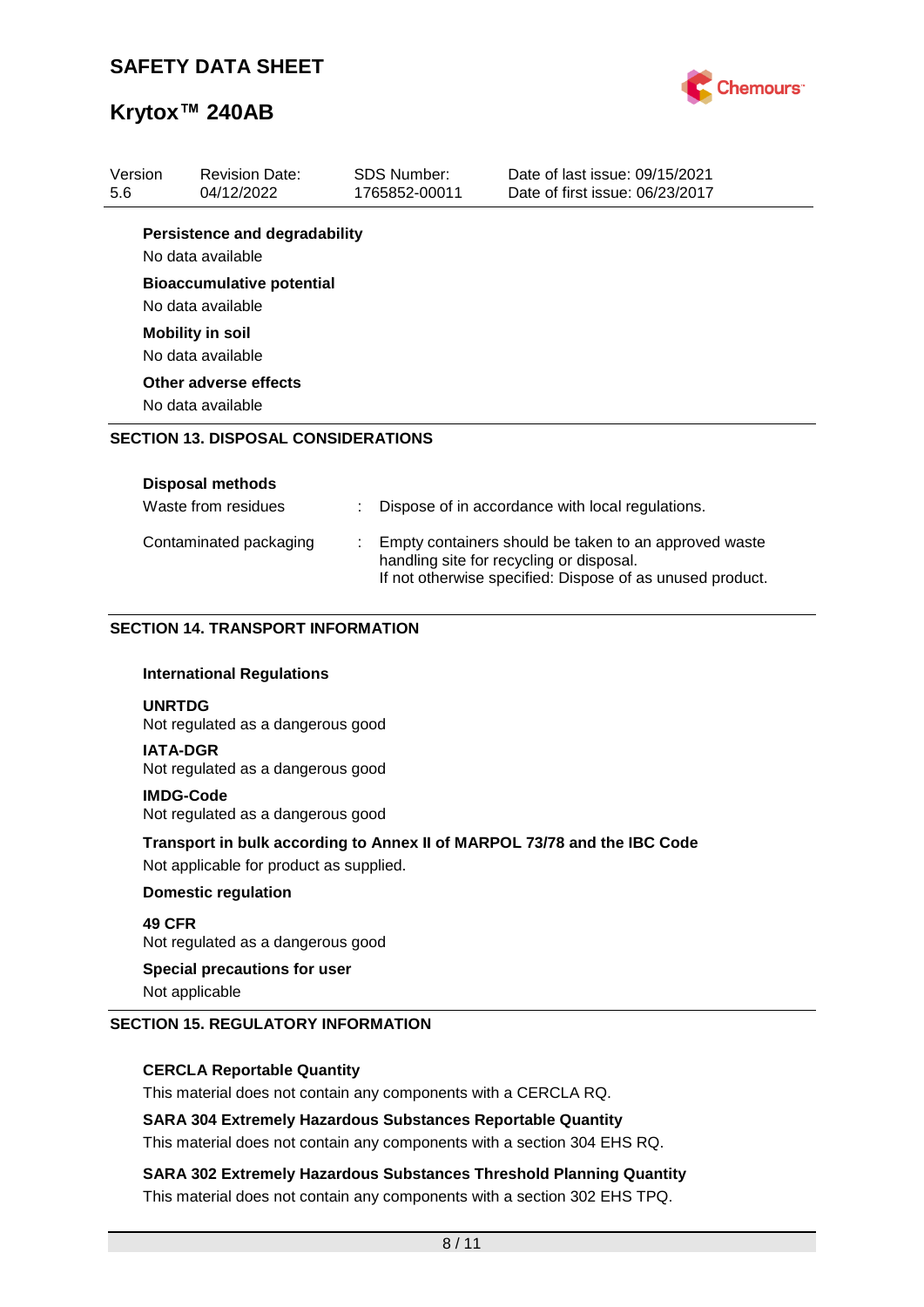

| Version<br>5.6 |                                                                                                                                                                                                                                                                                            | <b>Revision Date:</b><br>04/12/2022 |  | <b>SDS Number:</b><br>1765852-00011 | Date of last issue: 09/15/2021<br>Date of first issue: 06/23/2017                                                                                                                         |
|----------------|--------------------------------------------------------------------------------------------------------------------------------------------------------------------------------------------------------------------------------------------------------------------------------------------|-------------------------------------|--|-------------------------------------|-------------------------------------------------------------------------------------------------------------------------------------------------------------------------------------------|
|                |                                                                                                                                                                                                                                                                                            | SARA 311/312 Hazards                |  | No SARA Hazards                     |                                                                                                                                                                                           |
|                | <b>SARA 313</b>                                                                                                                                                                                                                                                                            |                                     |  |                                     | : This material does not contain any chemical components with<br>known CAS numbers that exceed the threshold (De Minimis)<br>reporting levels established by SARA Title III, Section 313. |
|                |                                                                                                                                                                                                                                                                                            | <b>US State Regulations</b>         |  |                                     |                                                                                                                                                                                           |
|                |                                                                                                                                                                                                                                                                                            | Pennsylvania Right To Know          |  |                                     |                                                                                                                                                                                           |
|                |                                                                                                                                                                                                                                                                                            | PFPE fluid                          |  |                                     | Trade secret                                                                                                                                                                              |
|                |                                                                                                                                                                                                                                                                                            | Fluoropolymer                       |  |                                     | Trade secret                                                                                                                                                                              |
|                |                                                                                                                                                                                                                                                                                            | <b>California Prop. 65</b>          |  |                                     |                                                                                                                                                                                           |
|                | WARNING: This product can expose you to chemicals including Pentadecafluorooctanoic acid,<br>which is/are known to the State of California to cause birth defects or other reproductive harm.<br>For more information go to www.P65Warnings.ca.gov. Note to User: This product is not made |                                     |  |                                     |                                                                                                                                                                                           |

with PFOA nor is PFOA intentionally present in the product; however, it is possible that PFOA

may be present as an impurity at background (environmental) levels.

### **SECTION 16. OTHER INFORMATION**



Krytox™ and any associated logos are trademarks or copyrights of The Chemours Company FC, LLC.

Chemours™ and the Chemours Logo are trademarks of The Chemours Company. Before use read Chemours safety information.

For further information contact the local Chemours office or nominated distributors.

### **Full text of other abbreviations**

| ACGIH     | : USA. ACGIH Threshold Limit Values (TLV)                   |
|-----------|-------------------------------------------------------------|
| NIOSH REL | : USA. NIOSH Recommended Exposure Limits                    |
| OSHA Z-1  | : USA. Occupational Exposure Limits (OSHA) - Table Z-1 Lim- |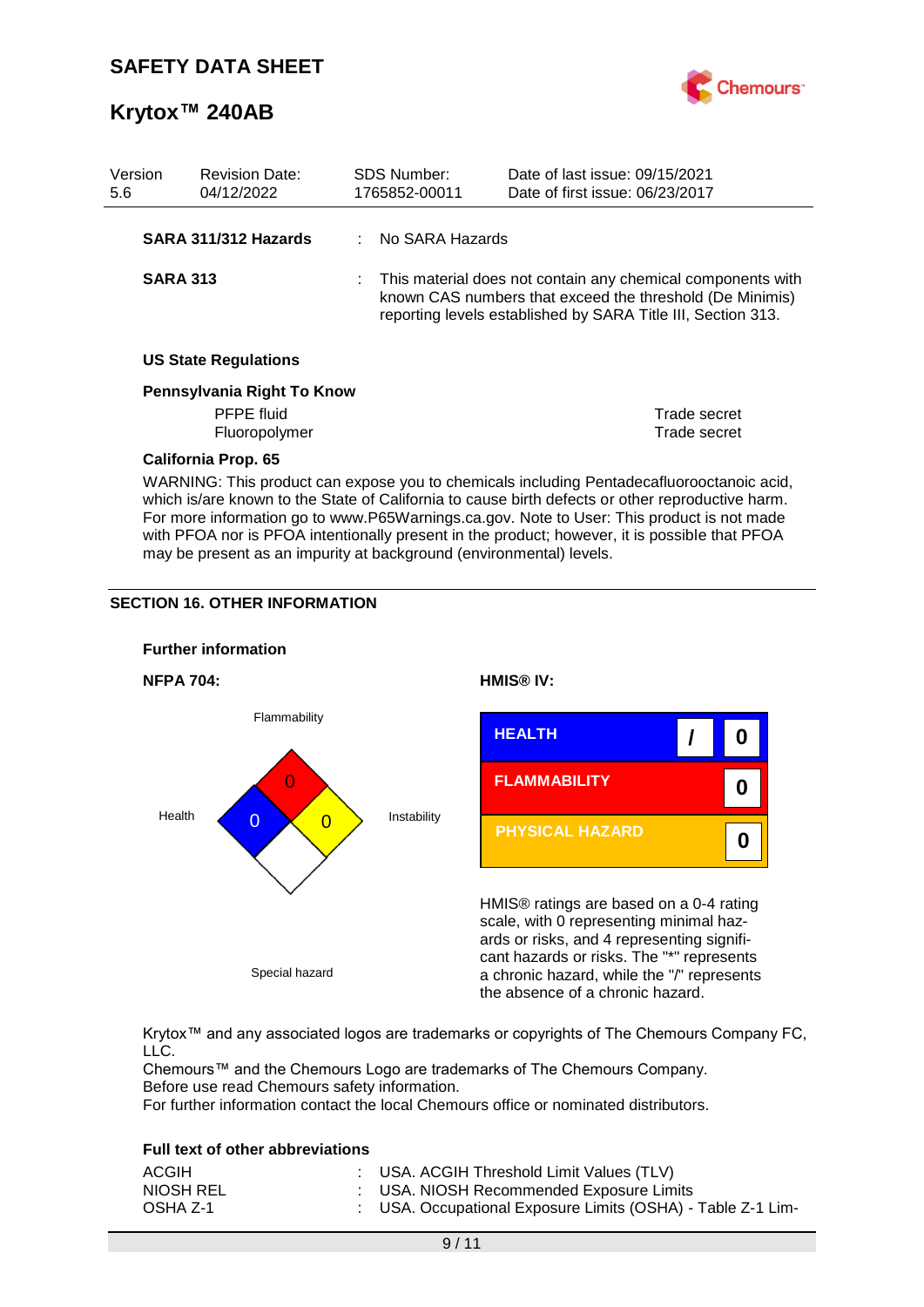

| Version<br>5.6 | <b>Revision Date:</b><br>04/12/2022 | <b>SDS Number:</b><br>1765852-00011 | Date of last issue: 09/15/2021<br>Date of first issue: 06/23/2017                              |
|----------------|-------------------------------------|-------------------------------------|------------------------------------------------------------------------------------------------|
|                |                                     |                                     | its for Air Contaminants                                                                       |
| OSHA Z-2       |                                     |                                     | USA. Occupational Exposure Limits (OSHA) - Table Z-2                                           |
|                | ACGIH / TWA                         |                                     | 8-hour, time-weighted average                                                                  |
|                | ACGIH / STEL                        |                                     | Short-term exposure limit                                                                      |
| ACGIH / C      |                                     | Ceiling limit                       |                                                                                                |
|                | NIOSH REL / TWA                     |                                     | : Time-weighted average concentration for up to a 10-hour<br>workday during a 40-hour workweek |
|                | NIOSH REL / ST                      |                                     | : STEL - 15-minute TWA exposure that should not be exceeded<br>at any time during a workday    |
|                | NIOSH REL / C                       |                                     | Ceiling value not be exceeded at any time.                                                     |
|                | OSHA Z-1 / TWA                      |                                     | 8-hour time weighted average                                                                   |
|                | OSHA Z-2 / TWA                      |                                     | 8-hour time weighted average                                                                   |

AIIC - Australian Inventory of Industrial Chemicals; ASTM - American Society for the Testing of Materials; bw - Body weight; CERCLA - Comprehensive Environmental Response, Compensation, and Liability Act; CMR - Carcinogen, Mutagen or Reproductive Toxicant; DIN - Standard of the German Institute for Standardisation; DOT - Department of Transportation; DSL - Domestic Substances List (Canada); ECx - Concentration associated with x% response; EHS - Extremely Hazardous Substance; ELx - Loading rate associated with x% response; EmS - Emergency Schedule; ENCS - Existing and New Chemical Substances (Japan); ErCx - Concentration associated with x% growth rate response; ERG - Emergency Response Guide; GHS - Globally Harmonized System; GLP - Good Laboratory Practice; HMIS - Hazardous Materials Identification System; IARC - International Agency for Research on Cancer; IATA - International Air Transport Association; IBC - International Code for the Construction and Equipment of Ships carrying Dangerous Chemicals in Bulk; IC50 - Half maximal inhibitory concentration; ICAO - International Civil Aviation Organization; IECSC - Inventory of Existing Chemical Substances in China; IMDG - International Maritime Dangerous Goods; IMO - International Maritime Organization; ISHL - Industrial Safety and Health Law (Japan); ISO - International Organisation for Standardization; KECI - Korea Existing Chemicals Inventory; LC50 - Lethal Concentration to 50 % of a test population; LD50 - Lethal Dose to 50% of a test population (Median Lethal Dose); MARPOL - International Convention for the Prevention of Pollution from Ships; MSHA - Mine Safety and Health Administration; n.o.s. - Not Otherwise Specified; NFPA - National Fire Protection Association; NO(A)EC - No Observed (Adverse) Effect Concentration; NO(A)EL - No Observed (Adverse) Effect Level; NOELR - No Observable Effect Loading Rate; NTP - National Toxicology Program; NZIoC - New Zealand Inventory of Chemicals; OECD - Organization for Economic Co-operation and Development; OPPTS - Office of Chemical Safety and Pollution Prevention; PBT - Persistent, Bioaccumulative and Toxic substance; PICCS - Philippines Inventory of Chemicals and Chemical Substances; (Q)SAR - (Quantitative) Structure Activity Relationship; RCRA - Resource Conservation and Recovery Act; REACH - Regulation (EC) No 1907/2006 of the European Parliament and of the Council concerning the Registration, Evaluation, Authorisation and Restriction of Chemicals; RQ - Reportable Quantity; SADT - Self-Accelerating Decomposition Temperature; SARA - Superfund Amendments and Reauthorization Act; SDS - Safety Data Sheet; TCSI - Taiwan Chemical Substance Inventory; TECI - Thailand Existing Chemicals Inventory; TSCA - Toxic Substances Control Act (United States); UN - United Nations; UNRTDG - United Nations Recommendations on the Transport of Dangerous Goods; vPvB - Very Persistent and Very Bioaccumulative

| Sources of key data used to | Internal technical data, data from raw material SDSs, OECD |
|-----------------------------|------------------------------------------------------------|
| compile the Material Safety | eChem Portal search results and European Chemicals Agen-   |
| Data Sheet                  | cy, http://echa.europa.eu/                                 |

Revision Date : 04/12/2022